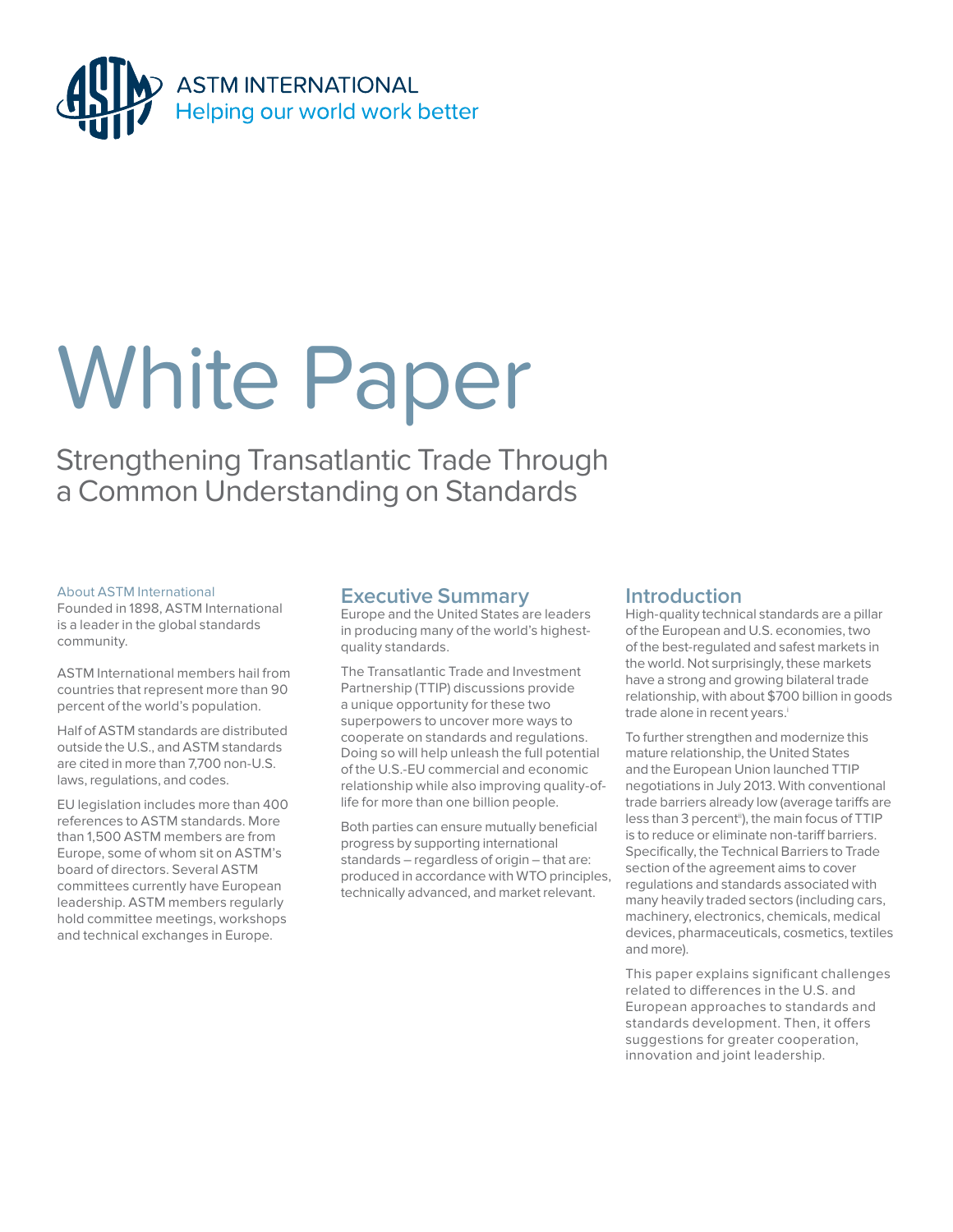#### **Issue #1: "International Standards"**

As reaffirmed under the European Regulation on Standardization No 1025 in 2012, the EU officially designates ISO, the International Electrotechnical Commission (IEC) and the International Telecommunications Union (ITU) as international standards bodies.<sup>iii</sup>

The U.S. Trade Representative observed that the EU approach "includes efforts to establish ISO, IEC and other bodies in which Europe is represented by its 27 member states as the exclusive developers of 'international standards' and to require its trading partners to use these particular standards as the bases for their technical regulations. […] [I]n several venues the EU has sought to establish that the relevant international standards for a particular sector or sectors are developed exclusively by these bodies."iv Generally, the EU has pushed for the exclusive "harmonization" to ISO and IEC standards where possible.

Conversely, the U.S. standards strategy views that there are multiple paths to viable international standards, supporting flexibility and competition. The U.S. system generally encourages governments and private sectors to make decisions on international standards by interpreting and applying globally-recognized tenets established by the WTO Technical Barriers to Trade Committee's Decision on Principles for the Development of International Standards, Guides and Recommendations with relation to Articles 2, 5 and Annex 3.Y This policy allows many of the most innovative companies in the world to choose standards that best reflect their global business objectives.

These fundamentally divergent views on what constitutes an "international standard" complicate opportunities for EU-U.S. cooperation. For example, in 2011, when EU negotiators proposed naming ISO and IEC as official international standards bodies in the context of the WTO Negotiating Group on Non-Agricultural Market Access negotiations, 20 major U.S. trade associations jointly urged the U.S. to reject the proposal.vi

#### **Issue #2: Indirect Referencing**

A recent issue affecting standards convergence between the EU and the U.S. involves the concept of "indirect referencing."

About 4,000 European standards are indirectly referenced through 30 directives of the EU's New Approach to Technical Harmonization and Standardization. These directives allow for a "presumption of conformity" with essential technical requirements. They cover an array of products and materials (construction, packaging, toys, medical devices, equipment, machinery, and more).

This benefit is exclusive to European harmonized standards (hENs) which are developed by the ESOs following official standardization requests from the European Commission, or that are harmonized to ISO and IEC standards.

No mechanism exists to permit functionally equivalent standards from U.S.-domiciled SDOs to be treated on equal footing. Therefore, a manufacturer's product that does not strictly conform to hEN or ISO and IEC standards must be further measured and tested against "essential requirements," which are often vague and/or costly to pursue.

This complication has led some European Notified Bodies–the only recongnized third-party bodies that can carry out conformity assessments–to advise against relying on non-European standards. One said: "When European standards (ENs) exist, it is always advisable to apply them to guarantee conformance with the European directives. In some cases one may take account of non-EN standards, but in this case one needs to justify their use. There is a chance that the application of non-European alternatives cannot be defended in court proceedings; such non-European alternatives may thus cause the manufacturer to be in non-compliance with the requirements."vii

Some U.S. businesses are reporting that additional product or material testing to show compliance is unnecessary and burdensome, leading to higher costs and untimely delays in accessing European markets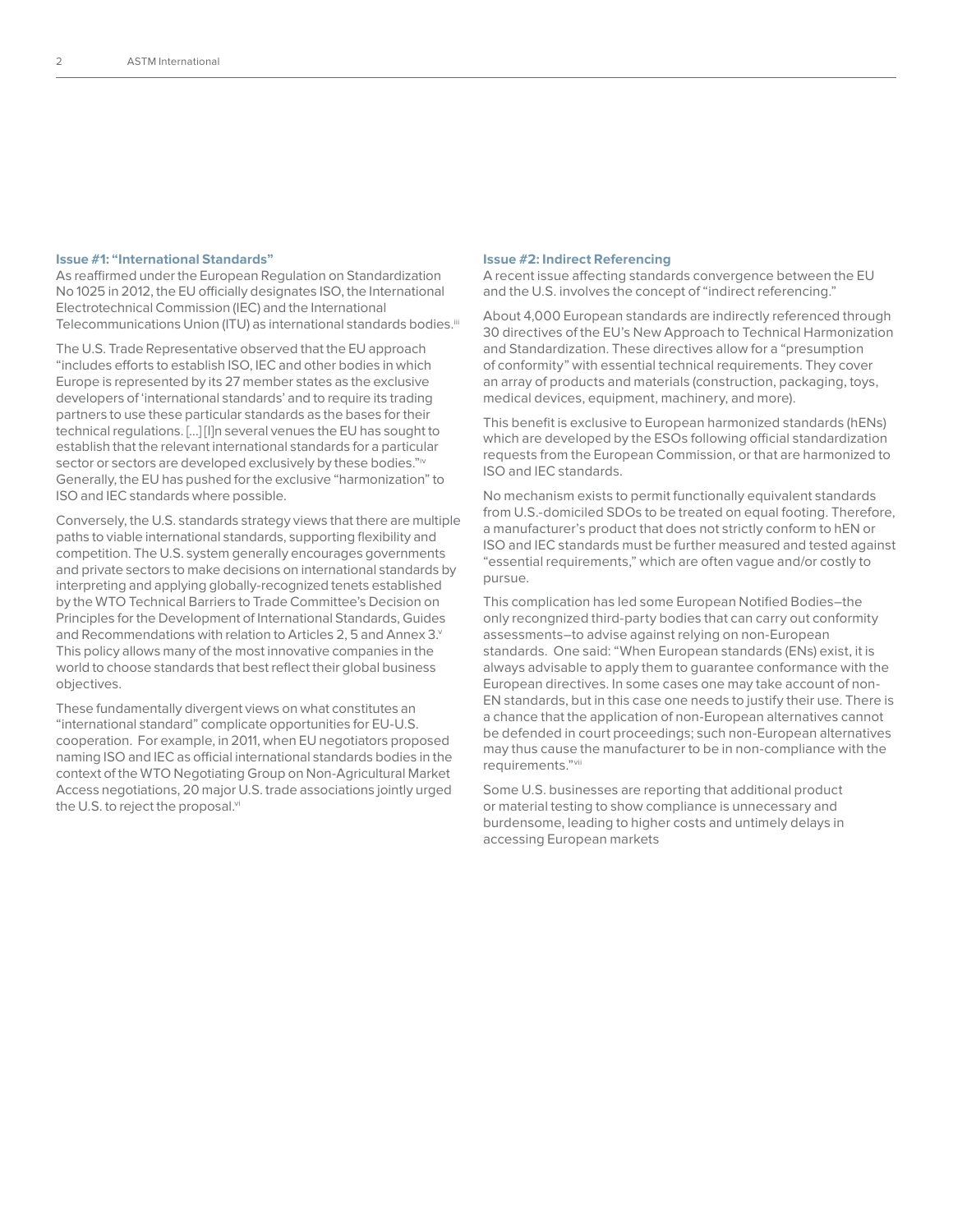#### **Issue #3: Participation Models**

Both the U.S. and Europe are signatories to the WTO's Technical Barriers to Trade Agreement which outlines six principles for global standards development: transparency; openness; impartiality and consensus; effectiveness and relevance; coherence; and, consideration of developing nations. These principles are the foundation for effective participation models in standards development organizations (SDOs).

Based on national bodies within the EU, the European standards system was conceived to support the Single Market and its regulatory framework. It admits delegations of experts from each European Member State and represented by relevant national standard organizations (NSOs) through the Brussels-based European Standardization Organizations CEN (trans-sectoral) and CENELEC (electrotechnical sector) as well as ETSI (ICT), which has a direct membership model and is based in France. In this model, standards development is based on the "national delegation principle," where voting rights on the final standards are in the hands of national Members of CEN-CENELEC. So-called "weak stakeholders" (including SMEs, consumers, environmental groups and labors) are granted "observer" status through relevant Brussels-based advocacy organizations.

SDOs that are U.S.-domiciled are private sector-led and thus organized along industry lines, viii with some SDOs spanning several industries (e.g., ASTM International). The participation model usually allows for direct individual membership, granting each participant an equal say in the standard development process. As the interconnectedness of the global economy has grown in recent decades, U.S.-domiciled SDOs have become increasingly driven by broad international participation and global market demand. Also, these SDOs generally reflect an array of stakeholders who represent companies of all sizes, trade associations, government agencies, consumer groups, and more. Notably, in the U.S. and among its free trade agreement partners, regulators reference standards from many international standards bodies (eg., ASTM International, ISO, IEEE) as well as other national standards bodies (eg., DIN, BSI).

Overall, the approaches to participation in standards development between the U.S. and the E.U. are quite different. The European system has been very effective to facilitate the workings of the internal market of Europe, but it does not connect well with the U.S. system nor the systems of trade partners in the Asia-Pacific and Latin America. Also, U.S.-based SMEs and companies that do not have a European presence have limited opportunities to contribute to the European standards development process.

#### RECOMMENDATIONS

## **Recommendation #1: Craft a Modern Policy on International Standards**

Europe and the United States can prove their continued joint leadership in standards development by crafting a modern and mainstream policy on international standards that better reflects today's global standards community. This policy should take into account the years of work and guidance established by the WTO TBT Committee.

The elements of choice and flexibility should be increasingly considered in order to create an environment that fosters the highest levels of technical quality, competitiveness and innovation.

#### **Recommendation #2: Support Equivalence When Justified**

Given the U.S. and E.U.'s shared culture of high quality and technical excellence in standards, initiatives such as Europe's New Approach Directives should provide for flexibility for standards developed by U.S.-domiciled SDOs that can demonstrate technical equivalence and global relevance, particularly when such actions would support WTO principles. This would be done with strong respect for the attributes of the European system, allowing European manufacturers and consumers to continue to use European-based standards as they wish.

# **Recommendation #3: Foster Choice, Innovation and Competitiveness**

On a broad level, EU and U.S. companies (including SMEs) – as well as consumers – would benefit from the ability to choose international standards based on the excellence of their technical content and their relevance to global market conditions.

As previously mentioned, the U.S. regulatory system often references ISO, IEC, and European standards bodies such as DIN and BSI. Stronger joint support for choice would better position both the EU and the U.S. to nimbly respond to new challenges and opportunities while promoting innovation and enhancing competitiveness.

# **Recommendation #4: Support Broad Participation in Standards Development**

There is a direct correlation between level of participation in standards development and technical quality. Standards organizations on both sides of the Atlantic should continue to reach out and involve a broad array of voices, including SMEs, industry leaders, consumers, and other stakeholders on both continents – and provide them with a direct vote in the development of standards.

Cross-fertilization of ideas is particularly crucial in supporting emerging technologies, fostering entrepreneurship, maintaining strong consumer protections, maximizing bilateral trade and investment, and ensuring continued EU-U.S. leadership – overall – in the 21st century.